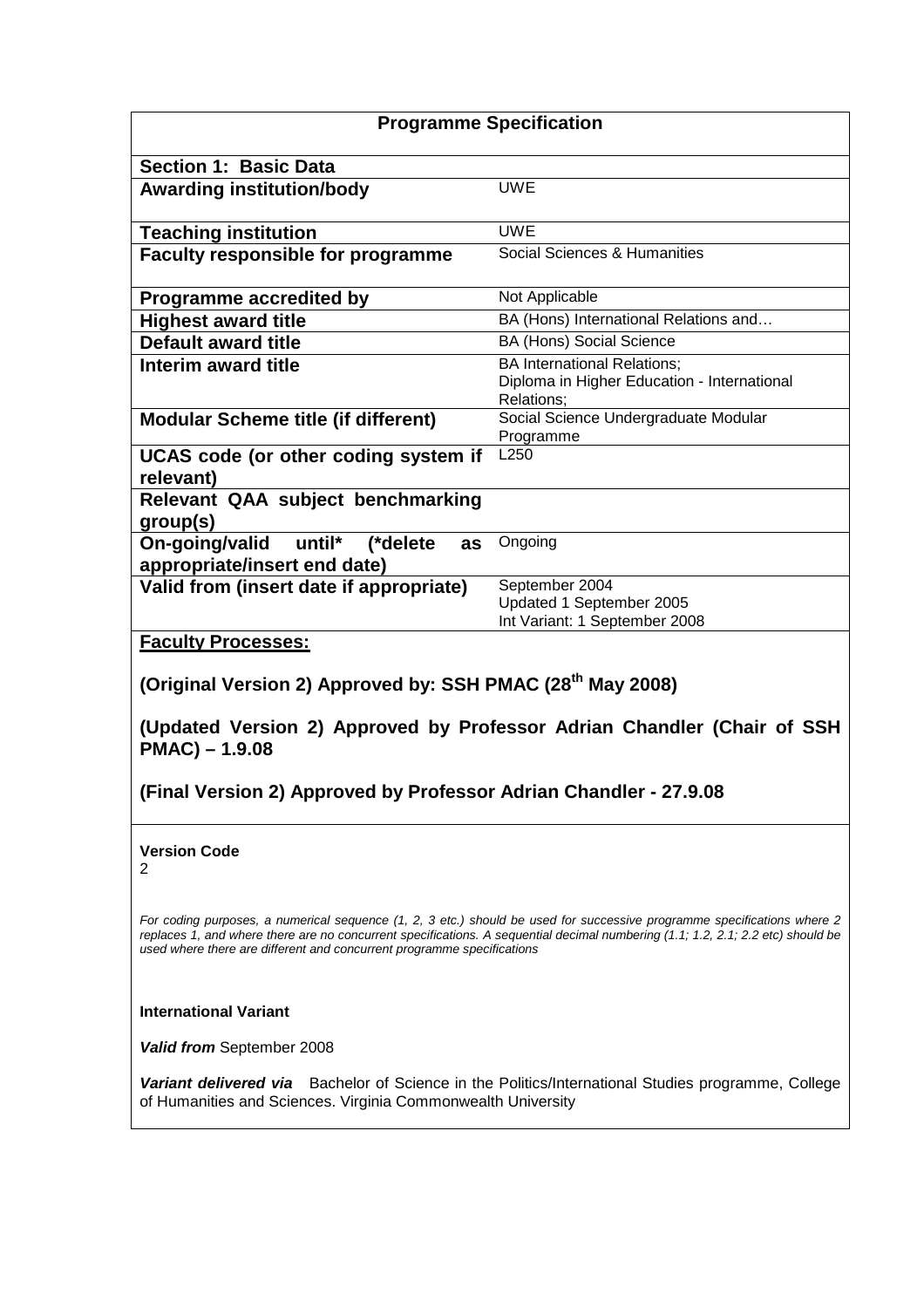# **Section 2: Educational aims of the programme**

- To provide a general educational experience in which students might acquire knowledge, skills and those virtues associated with learning and reflection.
- To promote critical, creative and analytical thinking.
- **To assist students realise their potential.**
- To provide a general foundation for the world of work by equipping students with the broad range of skills, understanding and knowledge employed in a wide range of vocations.
- To teach academically challenging and vocationally relevant modules in Economics, Politics, Sociology and other allied disciplines, which will provide students with an understanding of the economic, political and social features of the world.
- To teach those same disciplines in combination with each other, such that students may benefit from diversity of perspective as well as specificity of discipline.
- To impart a broad range of skills: discipline specific, cognitive and general transferable skills, which, together with the points above provide the student with a sound basis for further study.
- To acknowledge the wide diversity of students and their interests through a flexible programme, enabling the student to choose between a variety of modules and disciplines in order to meet their particular educational needs and to foster their individual development.
- To encourage scholarship and to foster the virtues of objectivity, reflection and judgment.
- To foster critical study, collaborative and individual, independent learning. This aim includes the promotion of self-criticism and reflexive awareness.
- To provide an opportunity for international exchange and study abroad.

| Section 3: Learning outcomes of the programme                                                                                                                                 |                                                                                                                                                                                                                                              |  |  |
|-------------------------------------------------------------------------------------------------------------------------------------------------------------------------------|----------------------------------------------------------------------------------------------------------------------------------------------------------------------------------------------------------------------------------------------|--|--|
| The award route provides opportunities for students to develop and demonstrate knowledge and<br>understanding, qualities, skills and other attributes in the following areas: |                                                                                                                                                                                                                                              |  |  |
| A Knowledge and understanding                                                                                                                                                 |                                                                                                                                                                                                                                              |  |  |
| Learning outcomes                                                                                                                                                             | Teaching, Learning and Assessment Strategies                                                                                                                                                                                                 |  |  |
| A Knowledge and understanding of:                                                                                                                                             | Teaching/learning methods and strategies:                                                                                                                                                                                                    |  |  |
| 1. the quality of knowledge in the academic<br>discipline of International Relations (IR);                                                                                    | Students acquire knowledge and understanding<br>through lectures, seminars, independent study and<br>preparation.<br>Knowledge<br>assessment<br>and<br>understanding of the range of theoretical approaches                                  |  |  |
| 2. the range of theoretical perspectives<br>within IR;                                                                                                                        | within IR is conveyed the dedicated level 1 module<br>Politics Beyond the Nation State and second level<br>core module Theories of International Relations.                                                                                  |  |  |
| 3. the axiological status of knowledge of the<br>international system;                                                                                                        | Understanding and knowledge of the international<br>system is promoted in the dedicated level 1 module,<br>and level 2/3 modules in the programme of which                                                                                   |  |  |
| 4. the nature and evolution of the<br>international system;                                                                                                                   | students must take at least six in addition to the<br>compulsory level 2 module. The methods used to<br>gain knowledge about IR, its quality and limitations,                                                                                |  |  |
| 5. social scientific methodology utilised in<br>IR.                                                                                                                           | are discussed in lectures and seminars in the core<br>level 2 module.                                                                                                                                                                        |  |  |
|                                                                                                                                                                               | Throughout, the learner is encouraged to undertake<br>independent reading both to supplement<br>and<br>consolidate what is being taught/learnt and to<br>broaden<br>their<br>individual<br>knowledge<br>and<br>understanding of the subject. |  |  |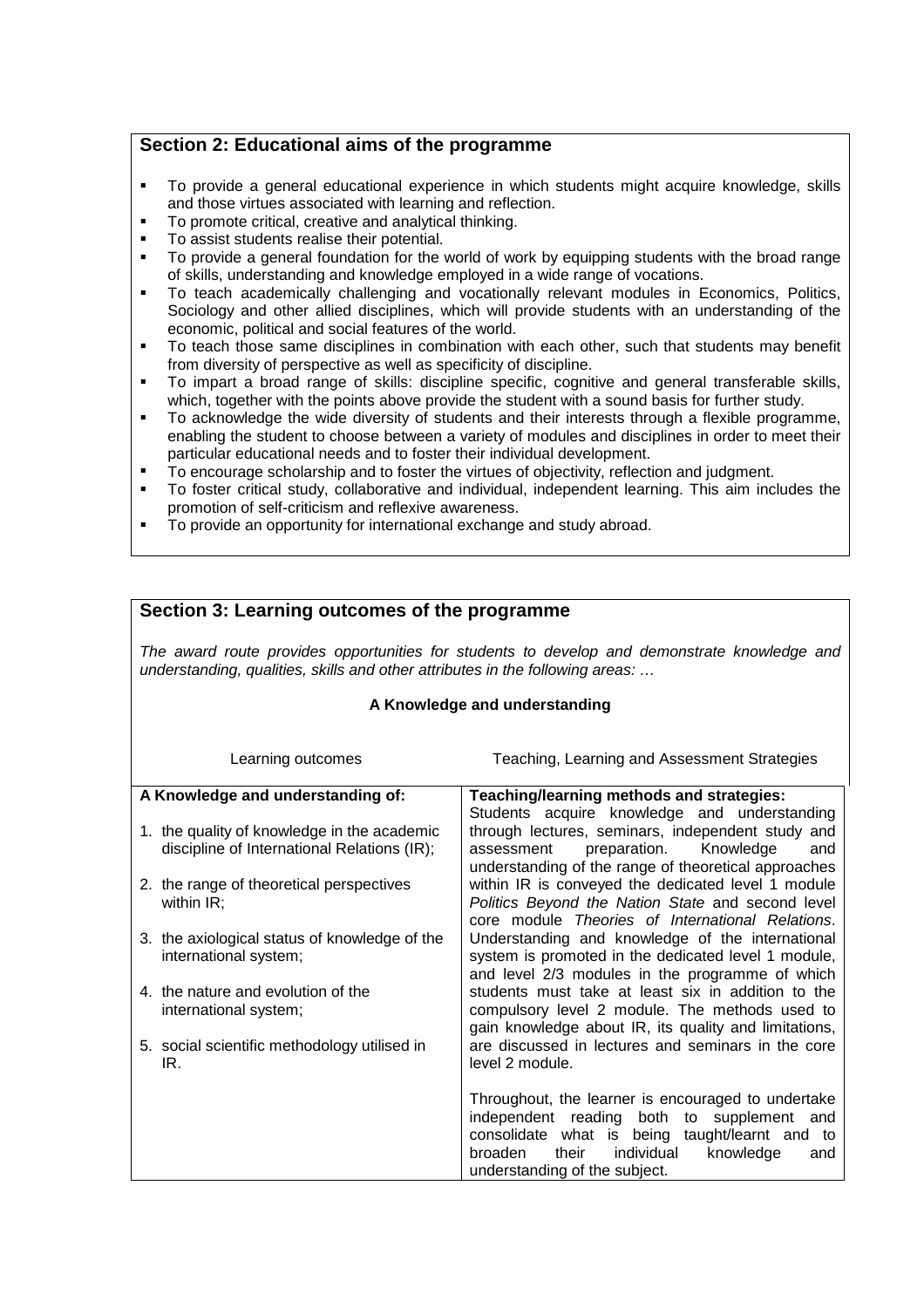| <b>Assessment:</b><br>Testing of knowledge and understanding takes place<br>through a range of assessed coursework and<br>examinations. The former include essays, case<br>studies, text reviews, oral presentations and seminar<br>performance.                                                       |
|--------------------------------------------------------------------------------------------------------------------------------------------------------------------------------------------------------------------------------------------------------------------------------------------------------|
| Assessments in the dedicated level 1 module and<br>core level 2 module test students' knowledge and<br>understanding of the range of theories of IR. Level<br>2/3 modules in the programme assess students'<br>knowledge and understanding of the nature and<br>evolution of the international system. |
| The quality of knowledge regarding the international<br>system, and the methods used to acquire it, are<br>assessed through examination, seminar exercises<br>and a range of written assessments.                                                                                                      |

#### **B Intellectual Skills**

 $\blacksquare$ 

 $\overline{1}$ 

| <b>B</b> Intellectual Skills                                                                                                                                                                             | Teaching/learning methods and strategies<br>Intellectual skills are developed by the examples set                                                                                                                                                                                                                                                                                                                                                |  |
|----------------------------------------------------------------------------------------------------------------------------------------------------------------------------------------------------------|--------------------------------------------------------------------------------------------------------------------------------------------------------------------------------------------------------------------------------------------------------------------------------------------------------------------------------------------------------------------------------------------------------------------------------------------------|--|
| Students should develop the capacity to:<br>1. develop a reasoned argument;                                                                                                                              | by academic staff in lectures and seminars, through<br>seminar debate, independent reading, assessment<br>writing and tutors' feedback on students' work.                                                                                                                                                                                                                                                                                        |  |
| 2. gather, retrieve and synthesise<br>information;<br>3. review and evaluate evidence;<br>4. appreciate the complexity of International<br>Relations and assess the merits of<br>competing explanations; | Library inductions at the start of the level 1 module,<br>and introduction to IT in Induction Week provide<br>students with a foundation in information gathering<br>and retrieval. For level 3 students taking the IR<br>project there is also a dedicated information retrieval<br>session.                                                                                                                                                    |  |
| 5. evaluate research.                                                                                                                                                                                    | Issues dealing with the gathering and presentation of<br>evidence are dealt with explicitly in the core level 2<br>module, Theories of International Relations,<br>facilitating the application of skills 4 and 5 at level 3.<br><b>Assessment</b><br>Assessment methods motivate students to develop<br>their intellectual skills and hone them in the light of<br>their preparatory reading, the assessment tasks and<br>feedback from tutors. |  |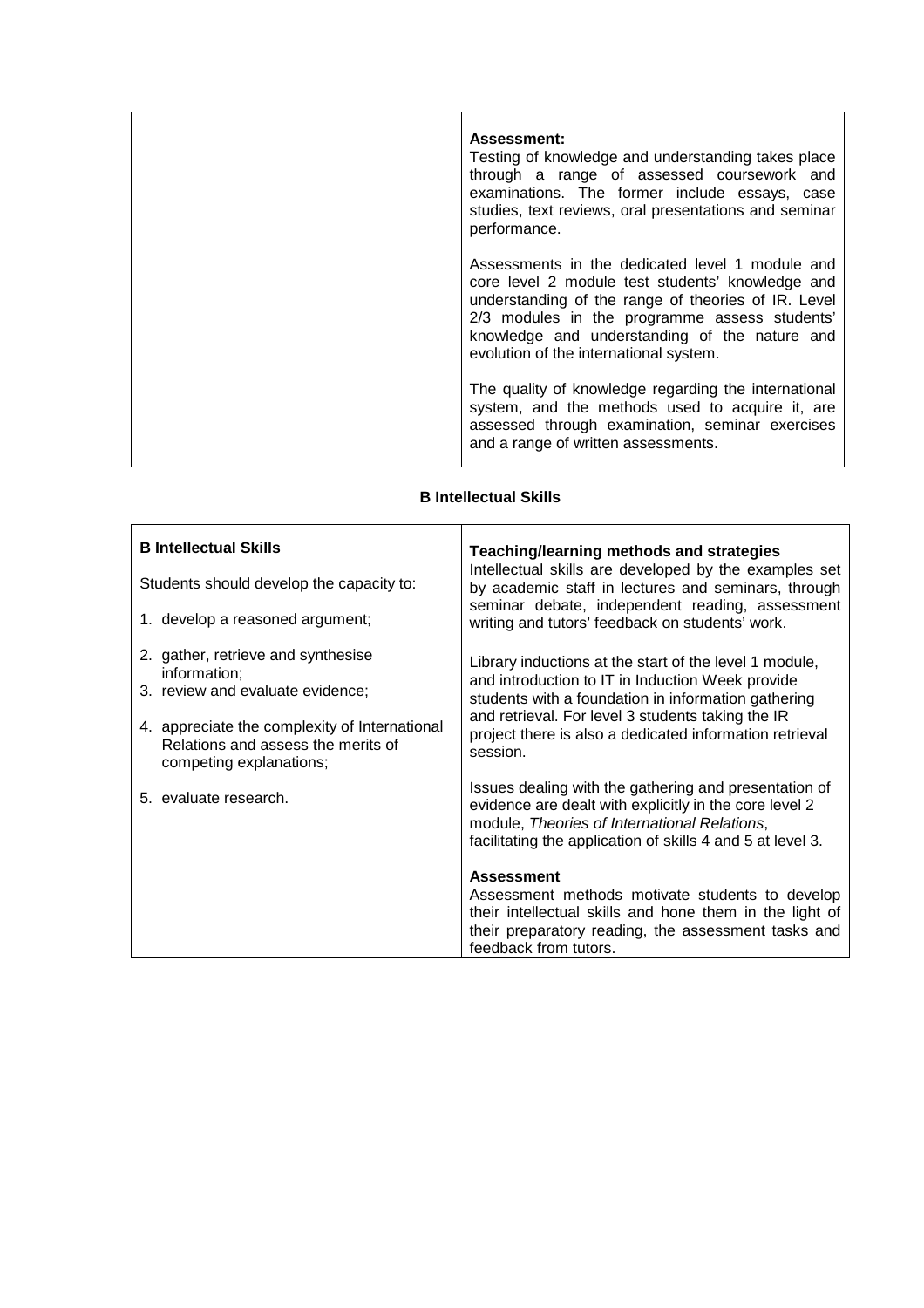# **C Subject, Professional and Practical Skills**

| <b>C Subject/Professional/Practical Skills</b><br>On successful completion of this award<br>students will be able to demonstrate the<br>following skills:<br>1. understand subject matter and the<br>discipline;      | <b>Teaching/learning methods and strategies</b><br>Lectures and seminars convey understanding of the<br>subject matter of the discipline its concepts and<br>theories. Methods in International Relations are<br>taught in the core level 2 module, Theories of<br>International Relations.                                                                                                 |
|-----------------------------------------------------------------------------------------------------------------------------------------------------------------------------------------------------------------------|---------------------------------------------------------------------------------------------------------------------------------------------------------------------------------------------------------------------------------------------------------------------------------------------------------------------------------------------------------------------------------------------|
| 2. investigate questions relevant to the<br>discipline of International Relations;<br>3. use appropriate social scientific methods<br>to the study of the international<br>system;<br>4. apply concepts and theories. | <b>Assessment</b><br>Understanding of the subject matter of the discipline,<br>its concepts and theories are assessed through<br>essays, exams, oral presentation, performance in<br>seminar discussion, and text reviews.<br>Level 3 research essays and the optional project<br>module require students to investigate questions<br>relevant to International Relations using the methods |
|                                                                                                                                                                                                                       | they have acquired in the level 2 core module. It is<br>also in these assessments at level 3 where students<br>apply concepts and theories.                                                                                                                                                                                                                                                 |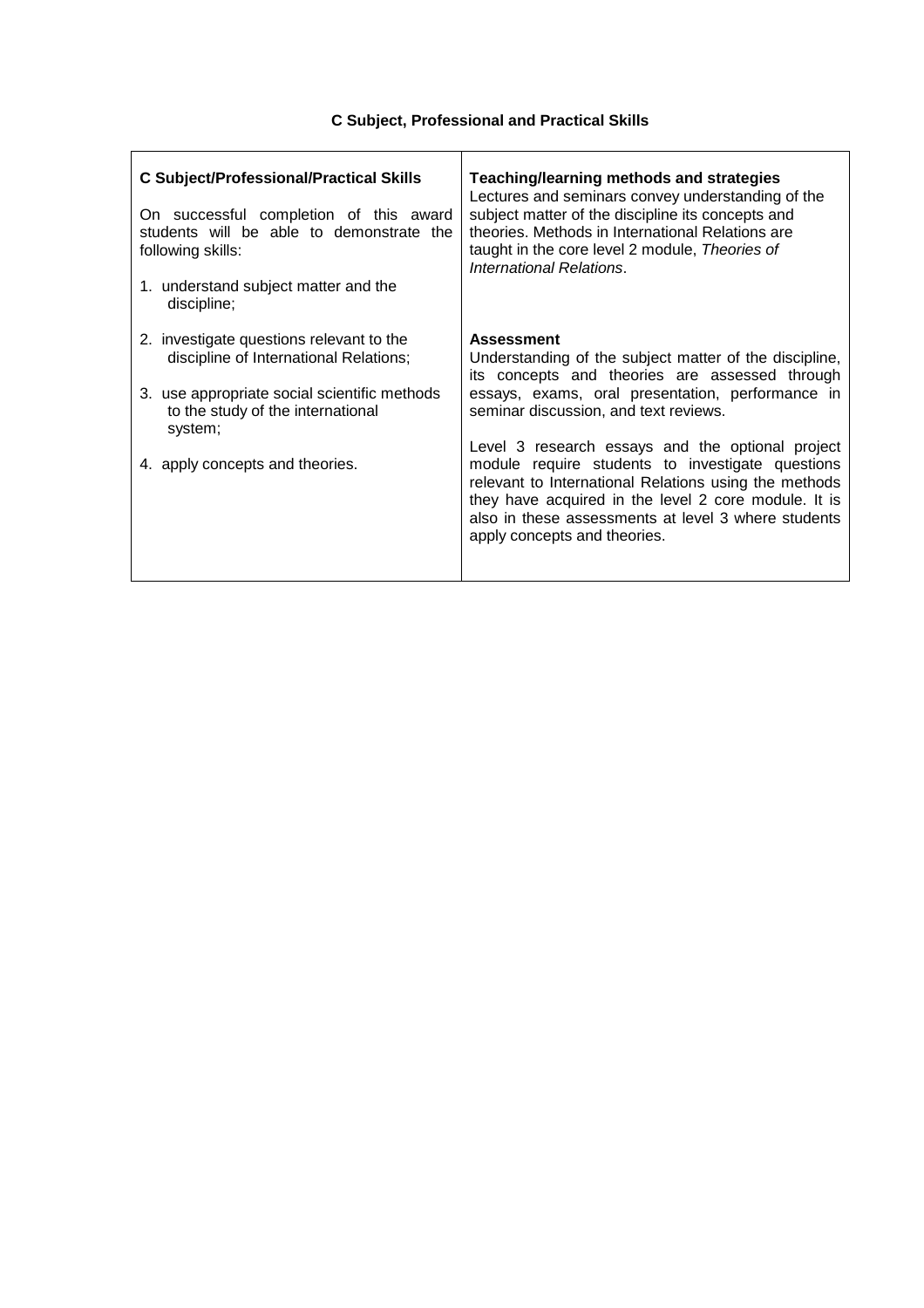| D Transferable skills and other attributes<br>On successful completion of this award<br>students will be able to demonstrate the<br>ability to:<br>1. communicate; | Teaching/learning methods and strategies<br>Students' oral communication is developed through<br>discussion and presentations. Written<br>seminar<br>communication skills are developed in a level 1<br>seminar for Politics Beyond the Nation State devoted<br>to essay preparation, and through assessment and<br>tutor feedback.                                        |
|--------------------------------------------------------------------------------------------------------------------------------------------------------------------|----------------------------------------------------------------------------------------------------------------------------------------------------------------------------------------------------------------------------------------------------------------------------------------------------------------------------------------------------------------------------|
| 2. use numeracy;<br>3. use information technology;<br>4. learn to learn;<br>5. work as a team;                                                                     | Students receive an introduction in the use of<br>information technology in their<br>library<br>and<br>-IT<br>inductions at the beginning of the first year. Students<br>use the Blackboard to obtain deliver learning<br>materials. Students are encouraged to use the world<br>wide web by the inclusion of named sites in module<br>handbooks.                          |
| 6. self-manage.                                                                                                                                                    | Team work is promoted through seminar discussion,<br>and in students' assumption of specific seminar<br>obligations to their seminar group for Politics Beyond<br>the Nation State.                                                                                                                                                                                        |
|                                                                                                                                                                    | Students' development as learners is enhanced<br>through guidance from tutors in lectures, seminars,<br>module handbooks and coursework assessment<br>feedback. Students also use the programme of study<br>skills sessions and individual tutorials provided by the<br>Study Skills Tutor. The Disability Centre facilitates<br>learning for students with special needs. |
|                                                                                                                                                                    | Self-management is encouraged through the choice<br>given to students choice of modules, through<br>selection of subjects for case studies, research<br>essays and the project.                                                                                                                                                                                            |
|                                                                                                                                                                    | <b>Assessment</b><br>All modules involve written assessments. Several<br>modules, including Politics Beyond the Nation State<br>at level 1, use oral assessment.                                                                                                                                                                                                           |
|                                                                                                                                                                    | All assessed written coursework after term 1 of the<br>first year has to be word processed.                                                                                                                                                                                                                                                                                |
|                                                                                                                                                                    | The progression in the independence required of<br>students in assessment as they move through the<br>different levels of programme promotes student<br>learning.                                                                                                                                                                                                          |
|                                                                                                                                                                    | Team work is assessed through seminar performance<br>element in Politics Beyond the Nation State at level<br>1, and in various modules at levels 2 and 3.                                                                                                                                                                                                                  |
|                                                                                                                                                                    | Self management is required through the<br>enforcement of deadlines for all coursework<br>assessment, and in the independence required to<br>manage self-selected case studies, essays and the<br>project.                                                                                                                                                                 |

### **D Transferable Skills and other attributes**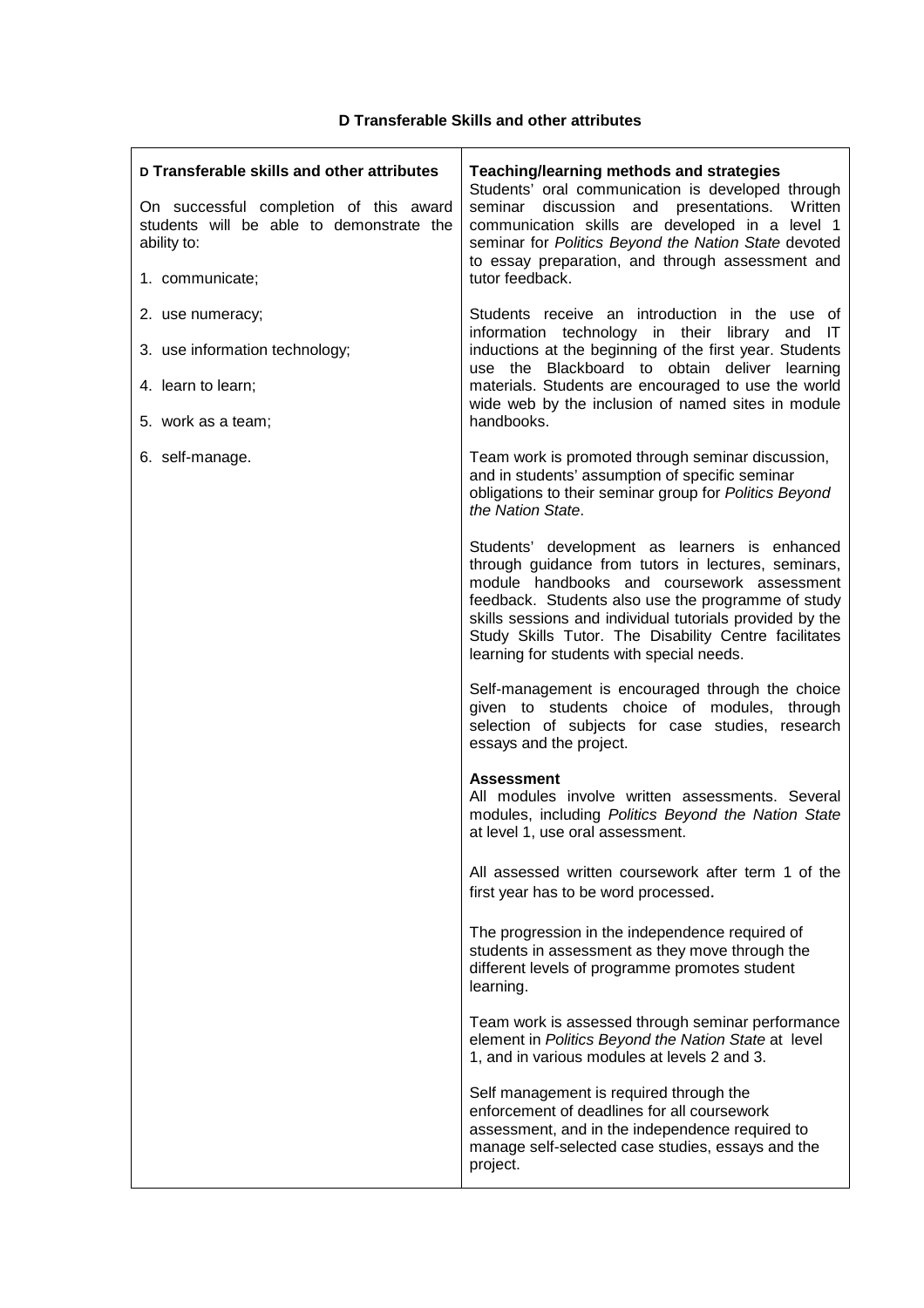## **Section 4: Programme structure**

Use next page to provide a structural chart of the programme showing:

- Level and credit requirements
- Interim award requirements
- Module diet, including compulsory/core/optional modules

|                          |            | <b>Compulsory modules</b>                                                                                                                                                                                                  | <b>Optional modules</b>                                                                                                                                                | <b>Interim Awards:</b>                                                                                                                                                                |
|--------------------------|------------|----------------------------------------------------------------------------------------------------------------------------------------------------------------------------------------------------------------------------|------------------------------------------------------------------------------------------------------------------------------------------------------------------------|---------------------------------------------------------------------------------------------------------------------------------------------------------------------------------------|
| <b>ENTRY</b><br>↓        | level      | Politics beyond the Nation<br><b>State</b><br>UPPNFB-30-1<br><b>Foreign Policy</b><br>UPPNFD-30-1<br><b>Core modules</b>                                                                                                   | [Other half award]<br>60 credits                                                                                                                                       | • Credit requirements:<br>120 - Diploma in<br><b>Higher Education</b><br>Other requirements<br>None                                                                                   |
|                          | level      | <b>Compulsory modules</b><br>Theories of International<br>Relations (30 credits)<br>UPPNGY-30-2<br><b>Core modules</b><br>Students must also take<br>one module from the<br>current International<br>Relations module list | <b>Optional modules</b><br>[for the Other half award]<br>60 credits                                                                                                    | <b>Interim Awards:</b><br>Credit requirements:<br>240 - Diploma in<br><b>Higher Education</b><br>Other requirements:<br>$\bullet$<br>None                                             |
|                          | Year       | Use this space to describe optional/compulsory year abroad/placement/clinical<br>placement<br>See International variant - next page                                                                                        |                                                                                                                                                                        |                                                                                                                                                                                       |
|                          | ო<br>level | <b>Compulsory modules</b><br>There are no compulsory<br>modules at this stage of<br>the award.<br><b>Core modules</b><br>There are no core<br>$\bullet$<br>modules at level 3                                              | <b>Optional modules</b><br>Students must take two<br>from the list of<br><b>International Relations</b><br>option modules.<br>[for the Other half award]<br>60 credits | Prerequisite<br>requirements<br>Other: None<br><b>Awards:</b><br>Target/highest:<br>BA(Hons)<br>Default title BA<br><b>Credit requirements</b><br>$BA(Hons) - 360$<br><b>BA - 300</b> |
| $\rightarrow$ GRADUATION |            |                                                                                                                                                                                                                            |                                                                                                                                                                        |                                                                                                                                                                                       |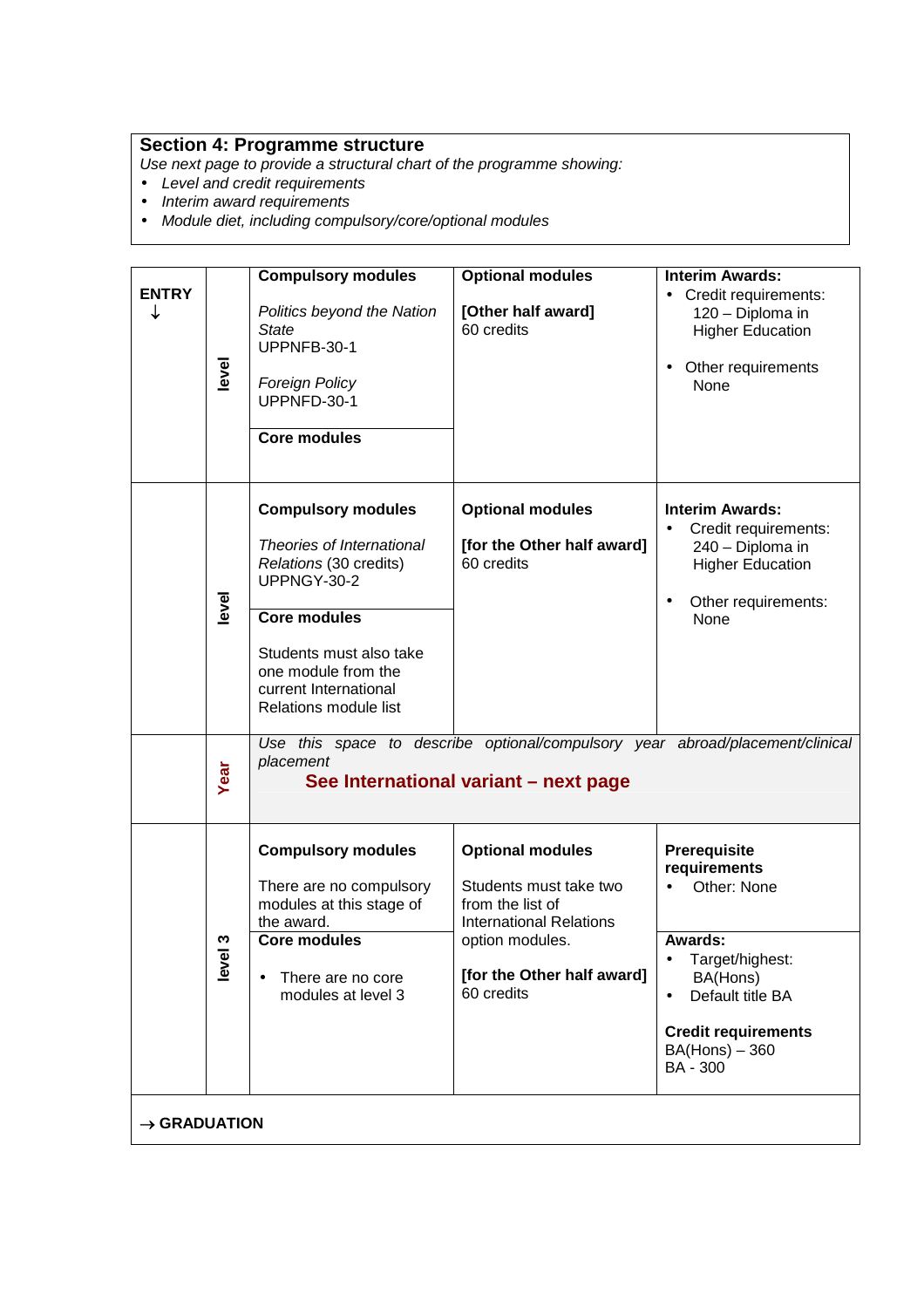**Level 2 BA (Hons) International Relations International Variant** – Politics/International Studies undergraduate programme, College of Humanities and Sciences. Virginia Commonwealth University

**NOTE: STUDENTS MUST TAKE A TOTAL OF 10 (US three credit – Level 300/400) MODULES**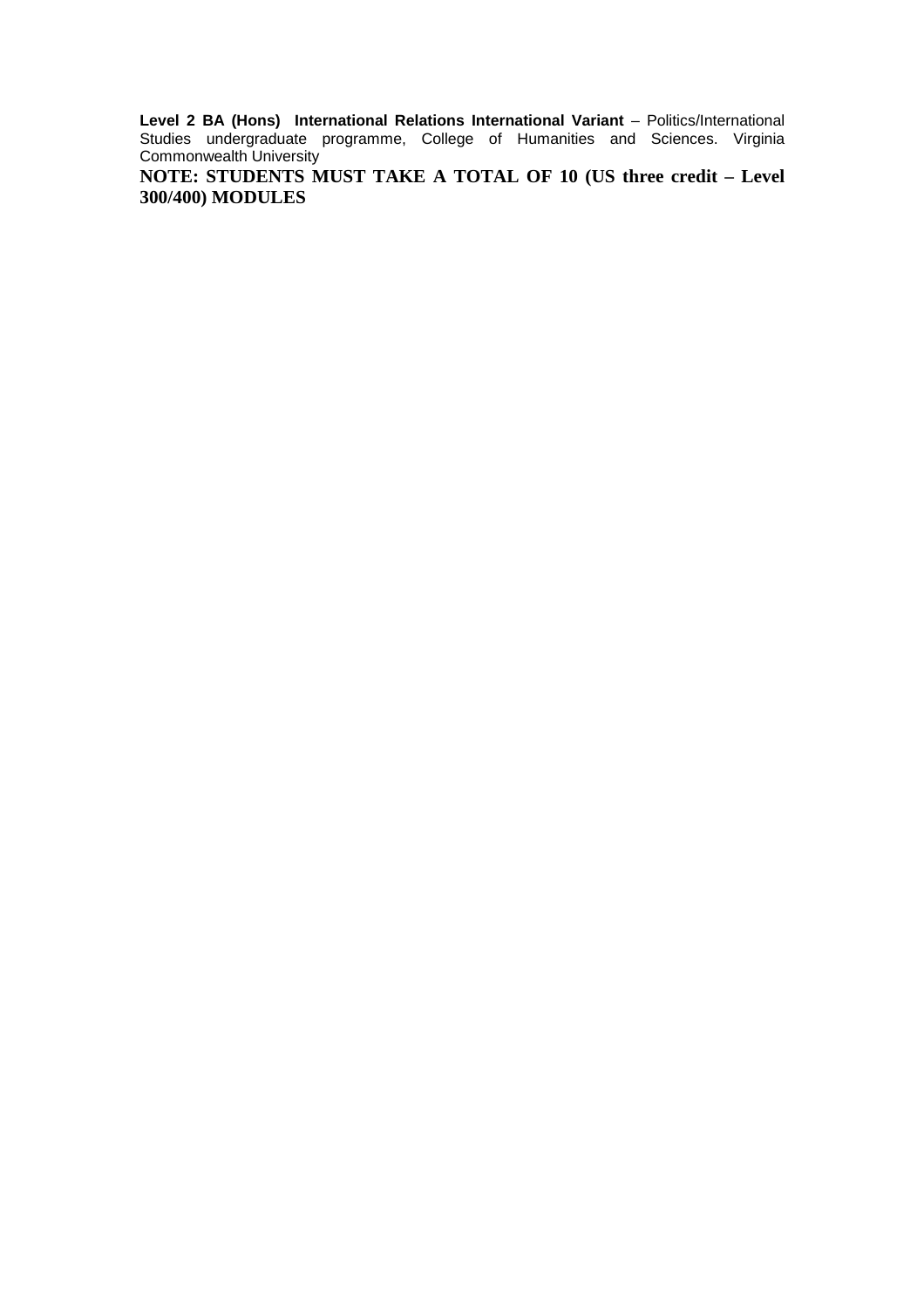|                             | Compulsory modules             |           | Optional modules                   | Interim Awards:                 |
|-----------------------------|--------------------------------|-----------|------------------------------------|---------------------------------|
| <b>NOTE:</b>                |                                |           |                                    | • Credit requirements:          |
| <b>STUDENTS</b>             | <b>POLI</b><br><b>358/INTL</b> | 358       | Students must take FOUR            | 120 - Certificate in            |
| <b>MUST TAKE</b>            | <b>Concepts</b>                | <b>of</b> | of the following modules:          | <b>Higher Education</b>         |
| <b>A TOTAL OF</b>           | Comparative                    |           |                                    |                                 |
| 10 (US three                | Government $(1)$               |           | POLI 363/INTL 363 U.S.             |                                 |
| credit - Level              |                                |           | Foreign Policy                     | Other requirements<br>$\bullet$ |
| 300/400)<br><b>MODULES</b>  |                                |           | <b>POLI 364/INTL 364</b>           | None                            |
|                             |                                |           | Vietnam                            |                                 |
| (equivalent<br>to UWE Level |                                |           | POLI 365/INTL 365                  |                                 |
| 2 modules)                  |                                |           | <b>International Political</b>     |                                 |
|                             |                                |           | Economy                            |                                 |
|                             |                                |           | POLI 367/CRJS 367/HSEP             |                                 |
|                             |                                |           | 301 Terrorism                      |                                 |
|                             |                                |           | POLI 361/INTL 361 Issues           |                                 |
|                             |                                |           | in World Politics                  |                                 |
|                             |                                |           | POLI 362/INTL 362                  |                                 |
|                             |                                |           | <b>International Organizations</b> |                                 |
|                             |                                |           | and Institutions                   |                                 |
|                             |                                |           | POLI 366/WMNS                      |                                 |
|                             |                                |           | 366/INTL 368 Women and             |                                 |
|                             |                                |           | <b>Global Politics</b>             |                                 |
|                             |                                |           | <b>POLI 452/INTL 452</b>           |                                 |
|                             |                                |           | Seminar in the Politics of         |                                 |
|                             |                                |           | Developing Areas                   |                                 |
|                             |                                |           | <b>POLI 468/INTL 468</b>           |                                 |
|                             |                                |           | Seminar on Comparative             |                                 |
|                             |                                |           | Foreign Policy                     |                                 |
|                             |                                |           | POLI 341, 342 History of           |                                 |
|                             |                                |           | <b>Political Thought</b>           |                                 |
|                             |                                |           | POLI 344 Contemporary              |                                 |
|                             |                                |           | Political Theory                   |                                 |
|                             |                                |           | POLI 351/INTL 351                  |                                 |
|                             |                                |           | Governments and Politics           |                                 |
|                             |                                |           | of the Middle East                 |                                 |
|                             |                                |           | <b>POLI 352/INTL 352</b>           |                                 |
|                             |                                |           | European Governments and           |                                 |
|                             |                                |           | Politics                           |                                 |
|                             |                                |           | POLI 353/INTL 353 Latin            |                                 |
|                             |                                |           | American                           |                                 |
|                             |                                |           | Governments and Politics           |                                 |
|                             |                                |           | <b>POLI 354/INTL 354</b>           |                                 |
|                             |                                |           | <b>Russian and Post-Soviet</b>     |                                 |
|                             |                                |           | <b>Politics</b>                    |                                 |
|                             |                                |           | POLI 355/INTL 355 Asian            |                                 |
|                             |                                |           | Governments and Politics           |                                 |
|                             |                                |           | POLI 356/AFAM                      |                                 |
|                             |                                |           | 356/INTL 356 Government            |                                 |
|                             |                                |           | and Politics of Africa             |                                 |
|                             |                                |           | POLI 357/AFAM                      |                                 |
|                             |                                |           | 357/INTL 357 Politics of           |                                 |
|                             |                                |           | Southern Africa                    |                                 |
|                             |                                |           | <b>Students must</b>               |                                 |
|                             |                                |           |                                    |                                 |
|                             |                                |           | also take 5                        |                                 |
|                             |                                |           | modules for their                  |                                 |
|                             |                                |           | other 'half award'                 |                                 |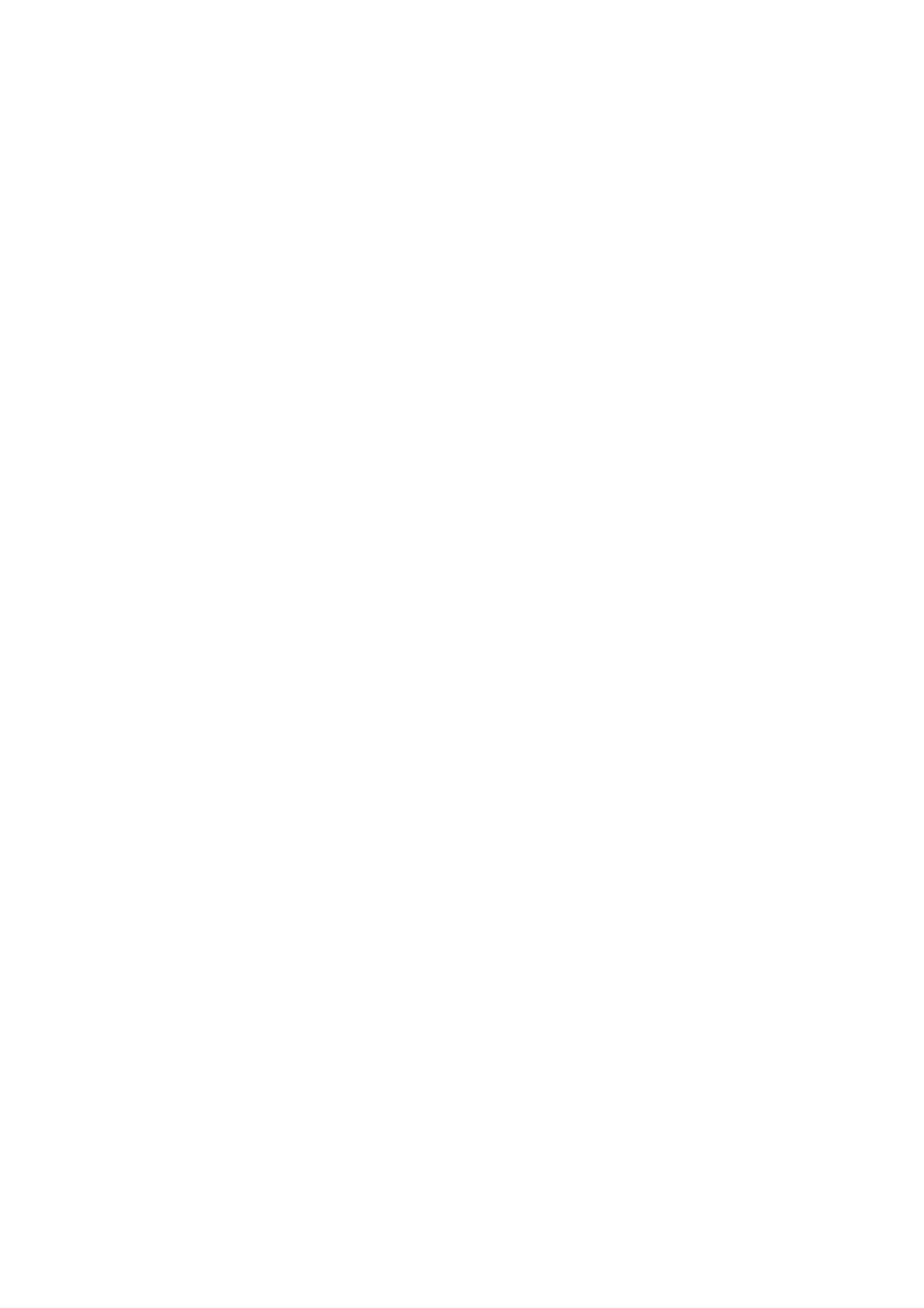#### **Section 5: Entry requirements**

Candidates must be able to satisfy the general admissions requirements of the University of the West of England with specific requirements as detailed below:

GCSE levels Maths/Statistics, English

A & AS Levels Normally Tariff Points within the range of 200 – 240.

BTEC - An appropriate National Diploma with good standing and final year grades within the range 6 Merits – 2 Distinctions and 4 Merits.

Irish Highers – Passes with grades within the following range: BBB – BBBB.

Access Courses – Validated access course in appropriate subjects.

Baccalaureate – European with between 66% and 70%. International with between 24 and 28 points.

Students seeking to undertake the international variant are advised that a selection process may apply. Further information is available from the Faculty Academic Registrar (or nominee)

## **Section 6: Assessment Regulations**

a) **MAR**

- b) **Approved MAR variant (insert variant)**
- c) **Non MAR**

# **Section 7: Student learning: distinctive features and support**

- Induction Programme for orientation and study skills.
- Detailed Student Handbooks and Module Guides.
- **Extensive specialist library**
- On-line learning resources, Internet, Intranet and email access
- Dedicated office hours for all staff, student email system, trained counsellors for both pastoral and academic support.
- Specialist equipment, resources, and technical and instructing staff for media production.
- A wide range of teaching and learning strategies and a varied range of assessment modes.
- A strong emphasis on developing analytical and critical skills.
- A lively relationship between of theory and practice.
- Access to academic tutors and student advisors

**International Variant includes directly comparable features and support. In many areas student support at VCU is superior to that provided at UWE.**

# **Section 8 Reference points/benchmarks**

- QAA subject benchmark: Politics and International Relations.
- University teaching and learning policies
- University assessment policy
- Faculty teaching and learning policy.

International Variant was also planned in accordance with QAA benchmarked requirements